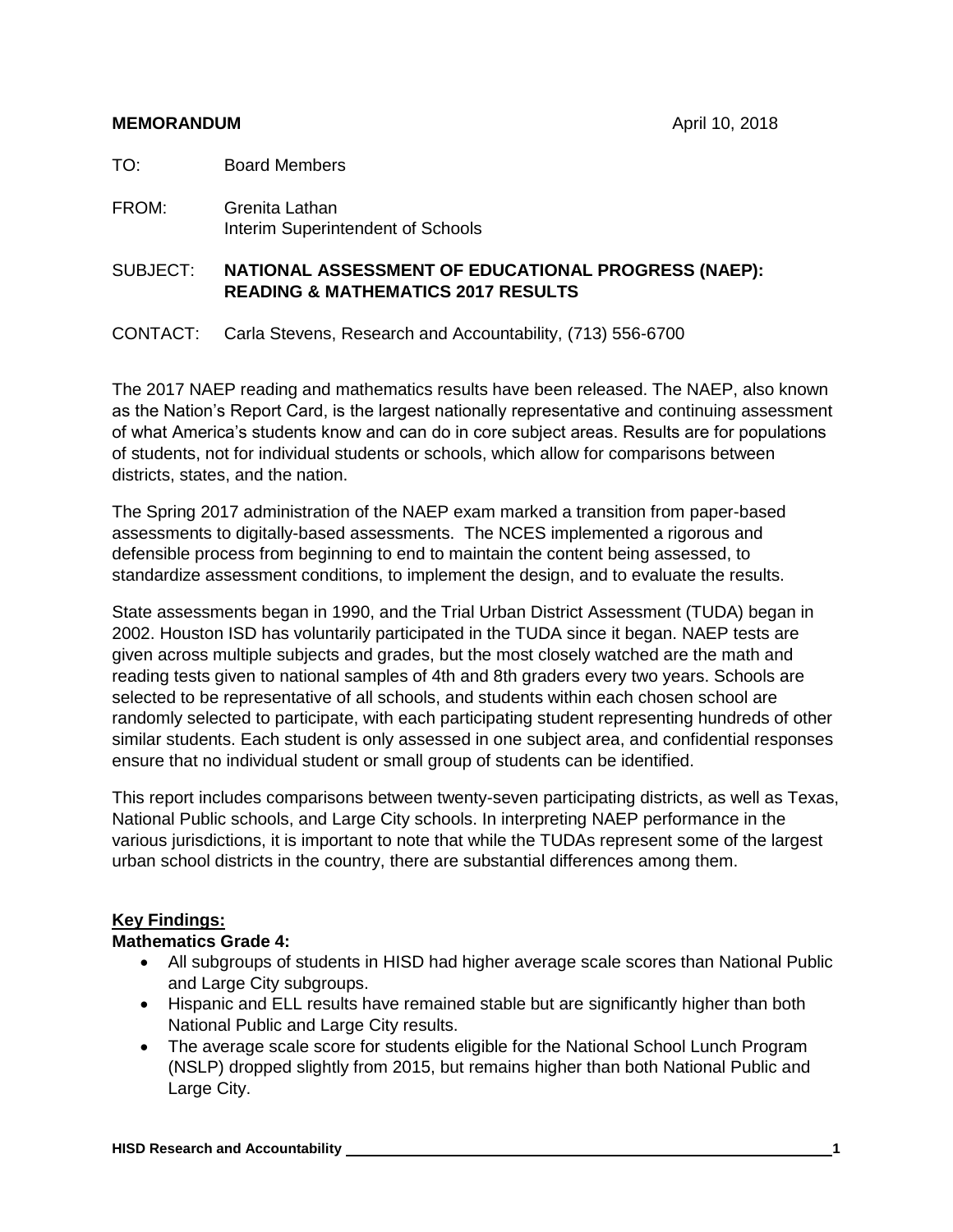### **Mathematics Grade 8:**

- As with grade 4, all subgroups of students in HISD had higher average scale scores than National Public and Large City subgroups.
- Black, Hispanic, ELL, and NSLP results were higher than both Large City and National Public results.
- White students in HISD scored significantly higher than White students in Texas, Large City, or National Public samples. In addition, an upward trend can be seen in the results for White students across the prior eight years.

### **Reading Grade 4:**

- The average scale score for Black students shows a downward trend from 2009 through 2013, with a sharp increase in 2015. The 2017 results, however, show a sharp decrease, and were lower than Texas, National Public, and Large City samples. When compared with other TUDAs, HISD Black students ranked higher than Dallas, Fort Worth, and six other districts.
- White students in Houston ISD scored significantly higher than White students in Texas, Large City, or National Public samples, and in fact have been scoring significantly higher since 2009. A sharp upward trend can be seen in the results for White students from 2013 to 2015, and while the 2017 results show a slight dip, the average scale scores remained higher than the comparison groups.
- Hispanic students' results showed a sharp decline from 2011 to 2013, which has stabilized over the past two reporting years. The average scale score of 203 for HISD Hispanic students was higher than eleven other districts, including Dallas, and just below Forth Worth and Austin, both of which had a scale score of 204.
- Although results for ELL students show a decline in recent vears, Houston ISD had an average scale score that was higher than both National Public and Large City. While grade 4 reading for students in the state of Texas showed a slightly downward trend, results for students in HISD were stable.

### **Reading Grade 8:**

- Nearly all student groups in Houston ISD show a downward trend from 2009 through 2017. The only exception is among ELL students, who showed a slight rise in scores.
- Although the average scale score for NSLP-eligible students remains below that of National Public, Large City, and Texas, it has remained stable since 2009.
- Among Black students, the average scale score in Houston of 243 was higher than that of Austin (240), Dallas (238), and Fort Worth (235), and was in approximately the middle of the distribution of TUDAs.
- Almost all student groups had lower average scale scores than National Public, Large City, and Texas. The exception was White students; this group did show a decline, but the average scale score was the same as Large City, and was higher than National Public and Texas.

For all four grades and subjects, additional information is provided by comparisons by student group to the twenty-seven TUDAs.

#### **Academics Division Administrative Response**

• Achieve 180 has been put in place this year to strategically address the needs of underperforming schools in underserved areas of this city. This program began in the Fall 2017 and includes priorities of data analysis and instructional supports to target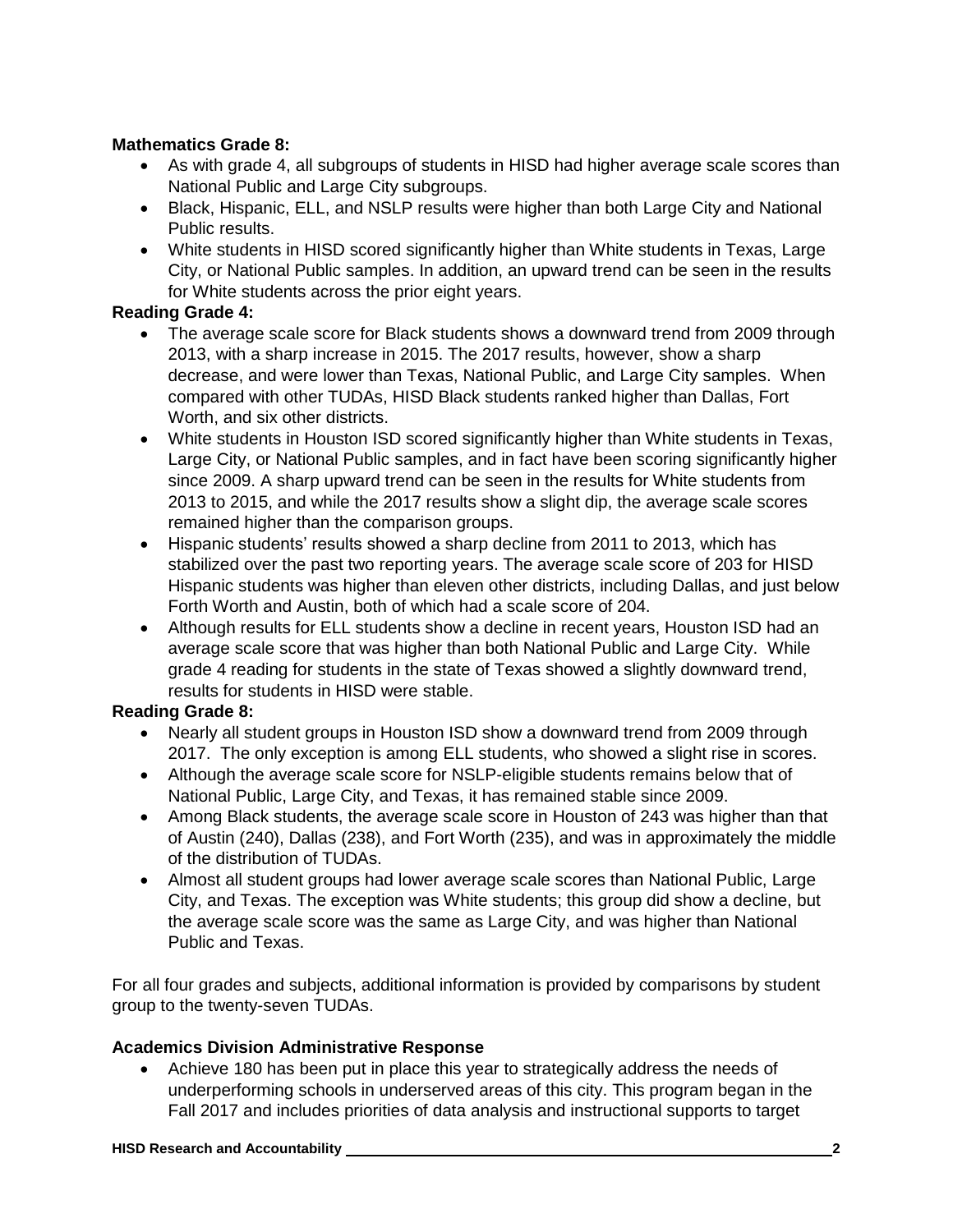student subgroup academic needs. Achieve 180 was put in place after the 2017 administration of the NAEP assessment.

- Additional improvement efforts since the administration of the NAEP assessment include the following:
	- o A new tool for data analysis using a district-wide K-12 universal screener for reading and math
	- o A renewed district priority of Intervention Assistance Teams to support Response to Intervention (RtI)
	- o Additional resources for both math and reading to support differentiated classroom instruction
	- o Customized school leader and teacher professional development in relationship to district mathematics and literacy initiatives

Please note Literacy By 3 started in the 2014-2015 school year. PK students that were part of the initial launch of Literacy By 3 are now in the second grade. Literacy by 3 resources and investments for grades 4 and 5 started in the 2015-2016 school year.

Should you have any further questions, please contact Carla Stevens in Research and Accountability at 713-556-6700.

fretuta Zallan GL

**Attachment** 

cc: Superintendent's Direct Reports Area Superintendents School Support Officers Annie Wolfe Lance Menster Gracie Guerrero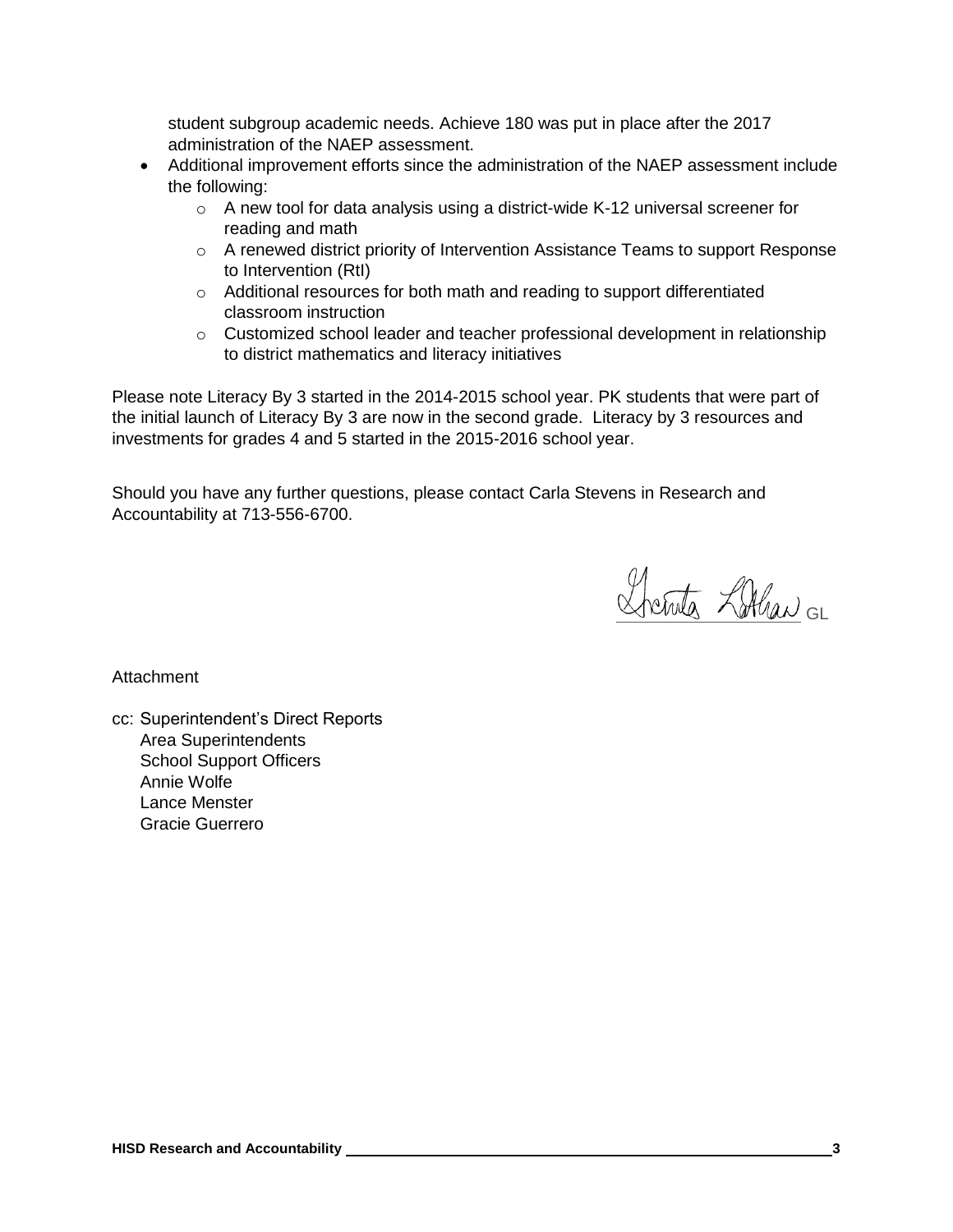



# **RESEARCH BRIEF**

**B UREAU OF S TUDENT P ERFORMANCE AND A CCOUNTABILITY**

*April 2018*

## **NAEP 2017 Results**

#### **What is the National Assessment of Educational Progress (NAEP)?**

The NAEP, also known as the Nation's Report Card, is the largest nationally representative and continuing assessment of what America's students know and can do in core subject areas. Results are for populations of students, not for individual students or schools, which allows for comparisons between districts, states, and the nation. NAEP results provide national, state, and district-level results, as well as results for different demographic groups and inclusion information [\(http://www.nationsreportcard.gov/\)](http://www.nationsreportcard.gov/).

State assessments began in 1990, and the Trial Urban District Assessment (TUDA) began in 2002. Houston ISD has voluntarily participated in the TUDA since it began. NAEP tests are given across multiple subjects and grades, but the most closely watched are the math and reading tests given to national samples of 4th and 8th graders every two years. Schools are selected to be representative of all schools, and students within each chosen school are randomly selected to participate, with each participating student representing hundreds of other similar students. Each student is only assessed in one subject area, and confidential responses ensure that no individual student or small group of students can be identified.

Since 2009, sampled charter schools were included in TUDA results if they were also included in a district's Adequate Yearly Progress (AYP) reports. Additionally, the "Large Cities (LC)" designation refers to public schools located in urban areas with populations of 250,000 or more (as defined by the National Center for Education Statistics). Comparisons between national, district, and large city results are limited to public school students. The sample of students in districts participating in the TUDA represents an expansion of the sample of students selected as part of the state samples. All students at more local geographic sampling levels also make up part of the broader samples. For example, the TUDA samples are included as part of the corresponding state samples, and the state samples are included as part of the national sample. However, it should be noted that the category "Nation (public)" does not include Department of Defense or Bureau of Indian Education schools.

The Spring 2017 administration of the NAEP exam marked a transition from paper-based assessments to digitally-based assessments brought on by the expanding role of technology and to allow for enhanced data collection. In addition, digitally-based assessments are more economical and efficient. Furthermore, 48 of 50 states have one or more digitally-based state-level assessments. The NCES implemented a rigorous and defensible process from beginning to end to maintain the content being assessed, to standardize assessment conditions, to implement the design, and to evaluate the results.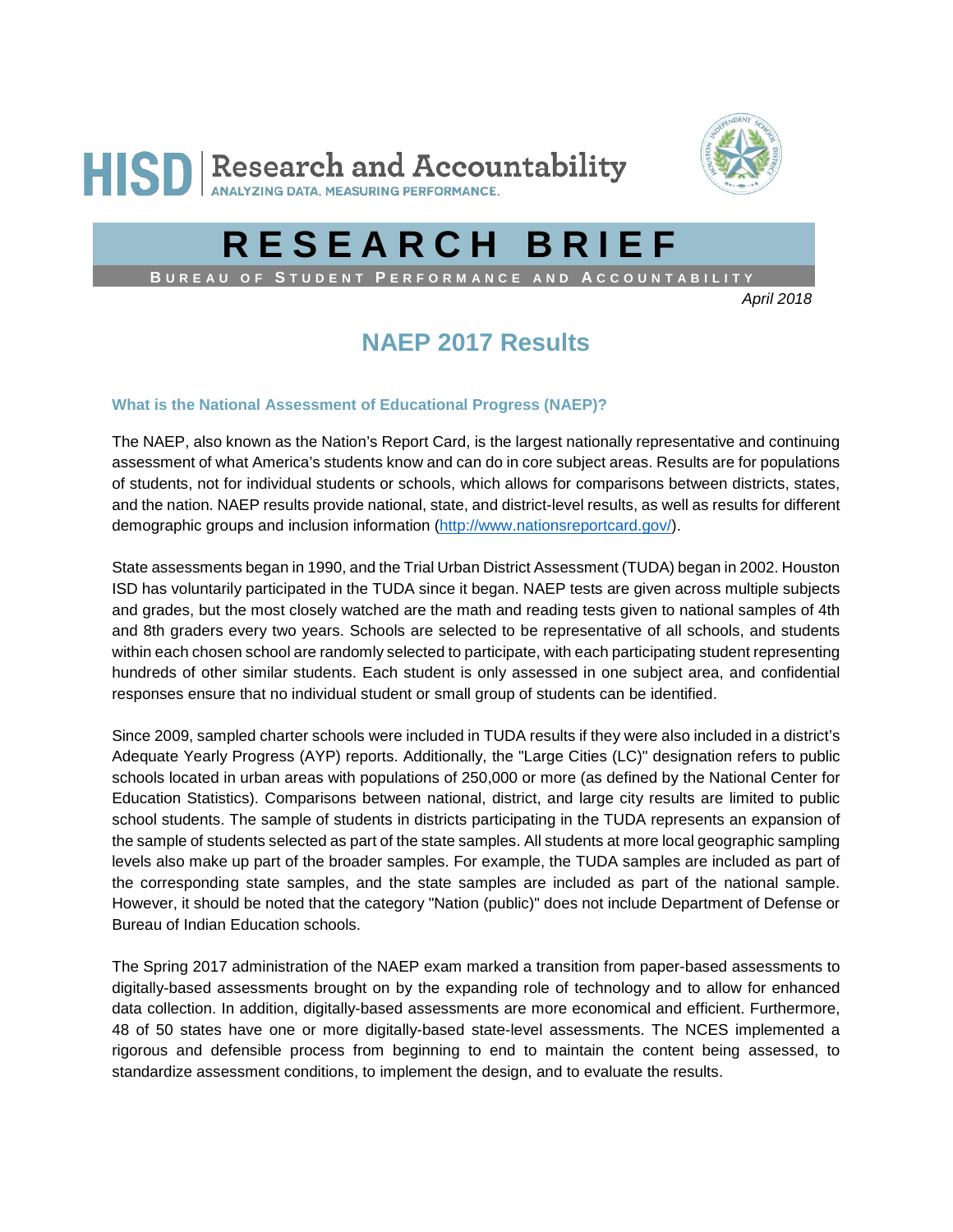The results presented here reflect the Spring 2017 administration of the NAEP exam. These results were scheduled to be released several months later than usual to allow for the additional analysis required by the transition from paper-and-pencil exams to digitally administered exams.

#### **How did Houston's students compare with students in Texas, Large City, and National Public schools?**

**Figure 1** shows NAEP average scale scores for 2009–2017 for Houston ISD, Texas, Large City, and National Public for Grade 4 Mathematics by student group.

#### **Figure 1: Math Grade 4, 2009–2017**



**Figure 1C. Hispanic Grade 4 Math**







**Figure 1D. ELL Grade 4 Math**









\*NSLP: National School Lunch Program

• Black (**Figure 1A**) students' results in HISD have remained relatively stable, and the trend closely mirrors that of the state. HISD students in this group had a significantly higher average scale score than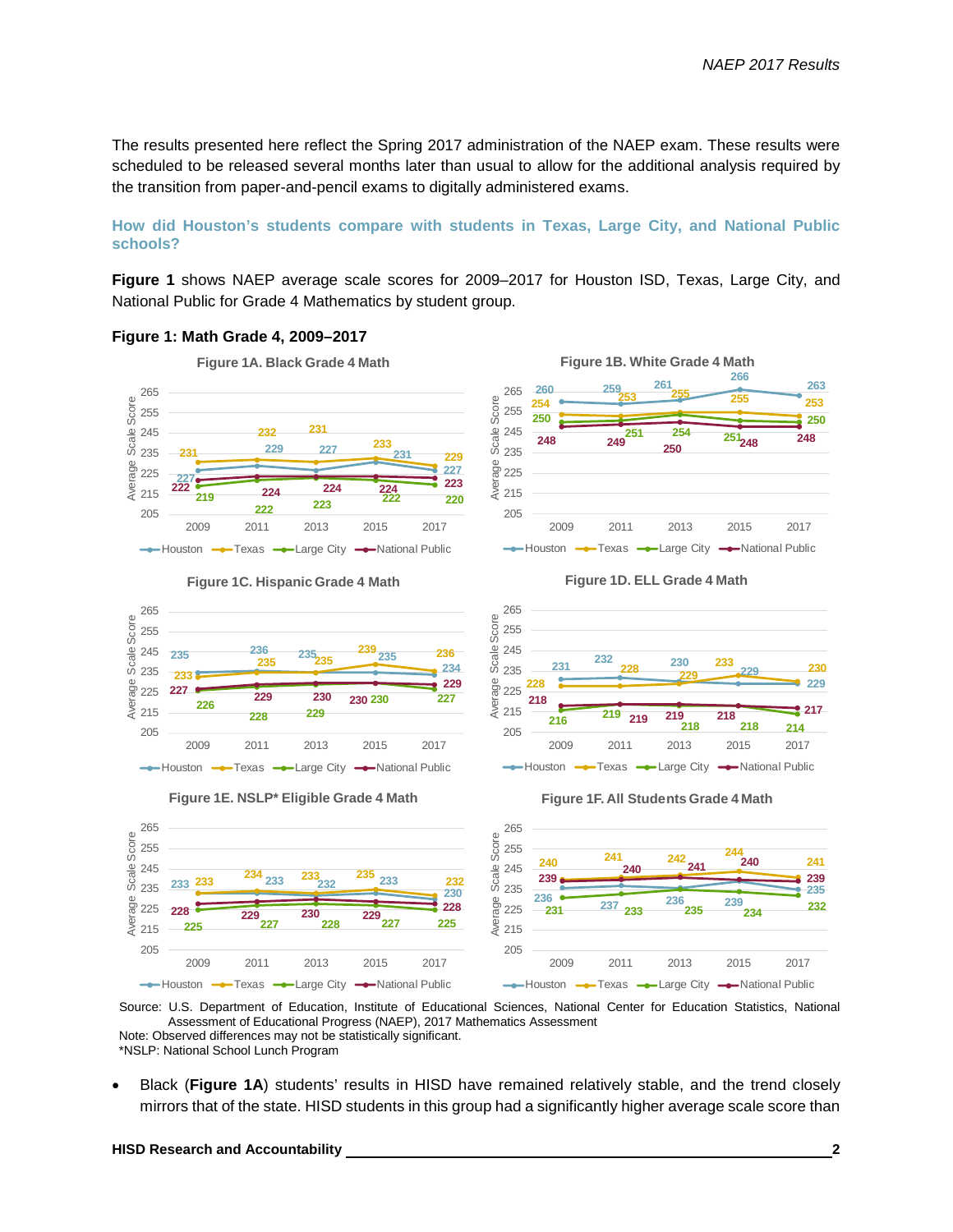those from the Large City population, and were not discernibly different from the National Public or the state of Texas samples.

- Hispanic (**Figure 1C,** p. 2) and English Language Learner (ELL) (**Figure 1D,** p. 2) students' results in HISD have also remained stable and are significantly higher than both National Public and Large City results. Results for this group were not discernibly different from results for the state of Texas; both HISD and Texas saw a slight dip in scores for these Hispanic students.
- White students (**Figure 1B**, p. 2) in Houston ISD outperformed White students across the state, Large City, and National Public.
- Students eligible for the National School Lunch Program (NSLP) are considered as economically disadvantaged. Houston ISD NSLP-eligible students (**Figure 1E,** p. 2) scored higher than both National Public and Large City NSLP-eligible students, and results closely mirror those of the state.
- For All Students (**Figure 1F**, p. 2), Houston ISD had an average scale score of 235 in 2017. The average scale score for all students for Houston ISD was significantly higher than that of the Large City sample, but was significantly lower than scores for Texas and the National Public sample. Scores from all four groups decreased slightly for the 2017 assessment.

**Figure 2** (p. 4) shows NAEP average scale scores for 2009–2017 for Houston ISD, Texas, Large City, and National Public for Grade 8 Mathematics by student group.

- As with grade 4 math, for grade 8 math, Black (**Figure 2A**, p. 4), Hispanic (**Figure 2C**, p. 4) ELL (**Figure 2D**, p. 4) and NSLP-eligible (**Figure 2E**, p. 4) students in HISD had higher average scale scores than national public and large city subgroups.
- Although the average scale score (263) for Black (**Figure 2A**, p. 4) students decreased over the past eight years, it remained higher than both Large City (257) and National Public (260).
- White students (**Figure 2B**, p. 4) in Houston ISD scored significantly higher than White students in Texas, Large City, and National Public while increasing consistently since 2011.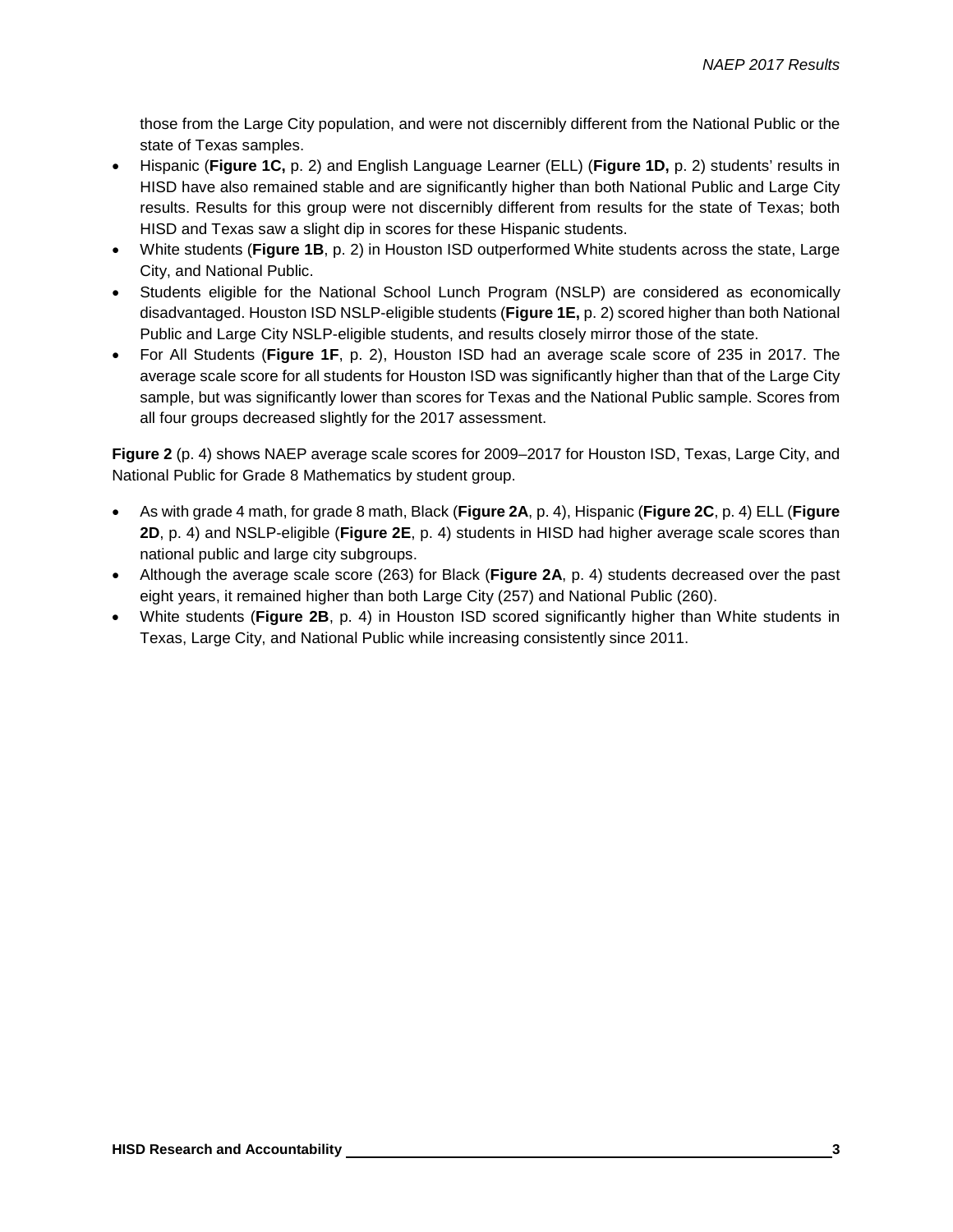

#### **Figure 2: Math Grade 8, 2009–2017**

Source: U.S. Department of Education, Institute of Educational Sciences, National Center for Education Statistics, National Assessment of Educational Progress (NAEP), 2017 Mathematics Assessment Note: Observed differences may not be statistically significant.

\*NSLP: National School Lunch Program

**Figure 3** (p. 5) shows NAEP average scale scores for 2009–2017 for Houston ISD, Texas, Large City, and National Public for Grade 4 Reading by student group.

- **Figure 3A** (p. 5) shows a downward trend in the average scale scores for Black students for Houston ISD from 2009 through 2013. In 2015, scores increased sharply, and in fact were higher than National Public, Large City, and the state of Texas. The 2017 results indicate a sharp decrease, and were significantly lower than National Public, Large City, and the state of Texas.
- White students (**Figure 3B**, p. 5) in Houston ISD scored significantly higher than White students in Texas, Large City, or National Public samples, and in fact have been scoring higher since 2009. The results for White students increased sharply from 2013 to 2015, similar to the increase seen with Black students. The 2017 results show a slight dip, but average scale scores remained higher than the comparison groups.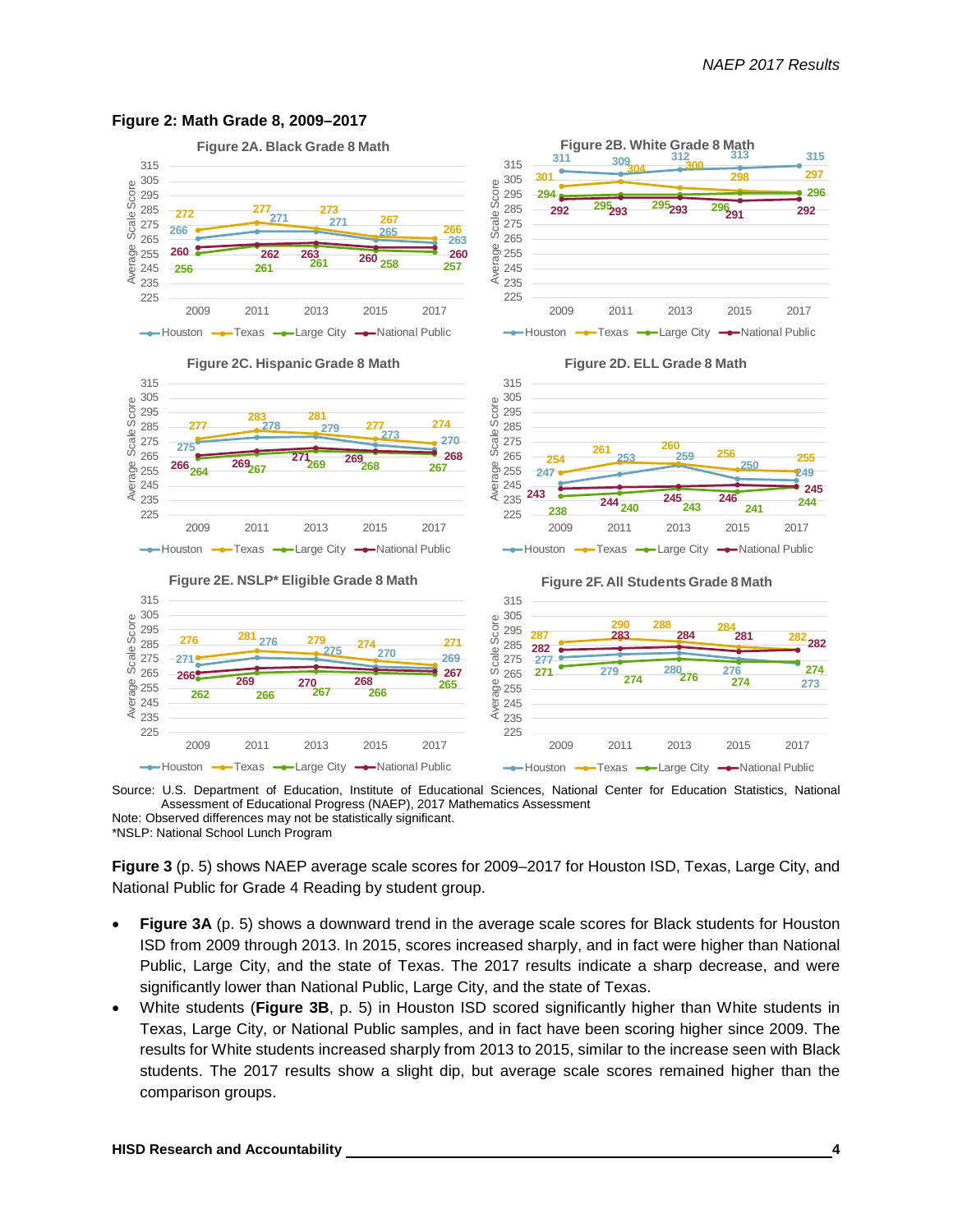

#### **Figure 3: Reading Grade 4, 2009–2017**

**Figure 3A. Black Grade 4 Reading**



**Figure 3B. White Grade 4 Reading**

Source: U.S. Department of Education, Institute of Educational Sciences, National Center for Education Statistics, National Assessment of Educational Progress (NAEP), 2017 Reading Assessment Note: Observed differences may not be statistically significant.

\*NSLP: National School Lunch Program

- Hispanic students' results (**Figure 3C**) show a decline from 2011 to 2013 but stabilized over the past two reporting years.
- Although results for ELL students (**Figure 3D**) show a decline in recent years, Houston ISD's score of 192 was higher than both National Public (189) and Large City (187). While grade 4 reading for students in the state of Texas showed a slightly downward trend, results for students in HISD were stable.
- For All Students (**Figure 3F**, p. 4), Houston ISD had an average scale score of 205 in 2017. While scores for the other three comparison groups were also slightly down from prior years, HISD's average scale score was still lower than in 2009.

**Figure 4** (p. 6) shows NAEP average scale scores for 2009–2017 for Houston ISD, Texas, Large City, and National Public for Grade 8 Reading by student group.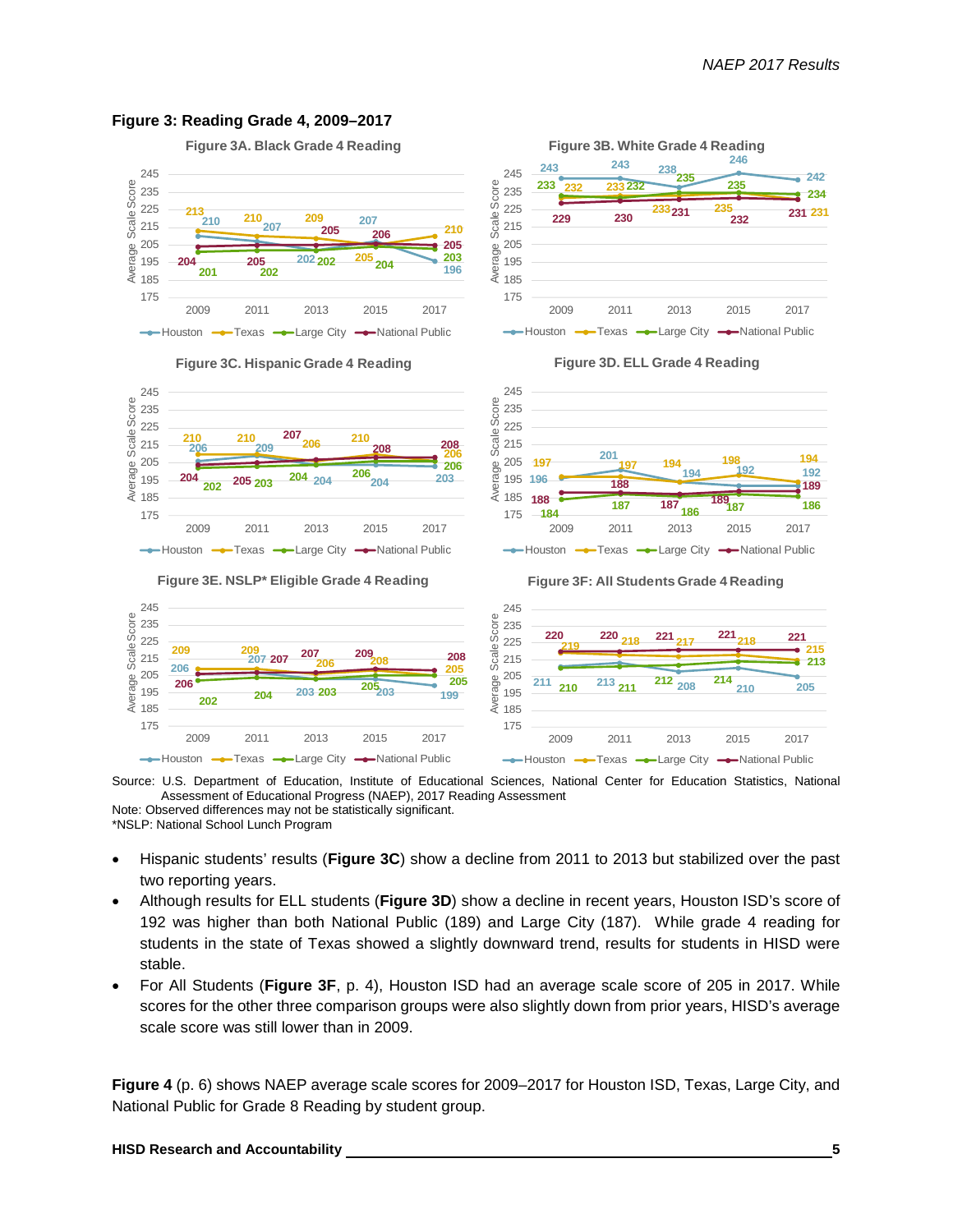- **Figures 4A–F** show the average scale scores for subgroups of students for Houston ISD, Large City, National Public, and the state of Texas. With the exception of White students, Houston ISD students scored lower than the comparison groups.
- Black students (**Figure 4A**) in HISD had an average scale score of 243, a decline from the prior testing year. The state of Texas also showed a decline for the 2017 reporting year.
- White students (**Figure 4B**) in Houston ISD scored higher than White students in Texas and the National Public samples, and in fact have been scoring higher since 2009.





**Figure 4E. NSLP\* Eligible Grade 8 Reading**









Source: U.S. Department of Education, Institute of Educational Sciences, National Center for Education Statistics, National Assessment of Educational Progress (NAEP), 2017 Reading Assessment

Note: Observed differences may not be statistically significant. \*NSLP: National School Lunch Program

Average Scale Score

Average

Scale:

**Figure 4: Reading Grade 8, 2009–2017**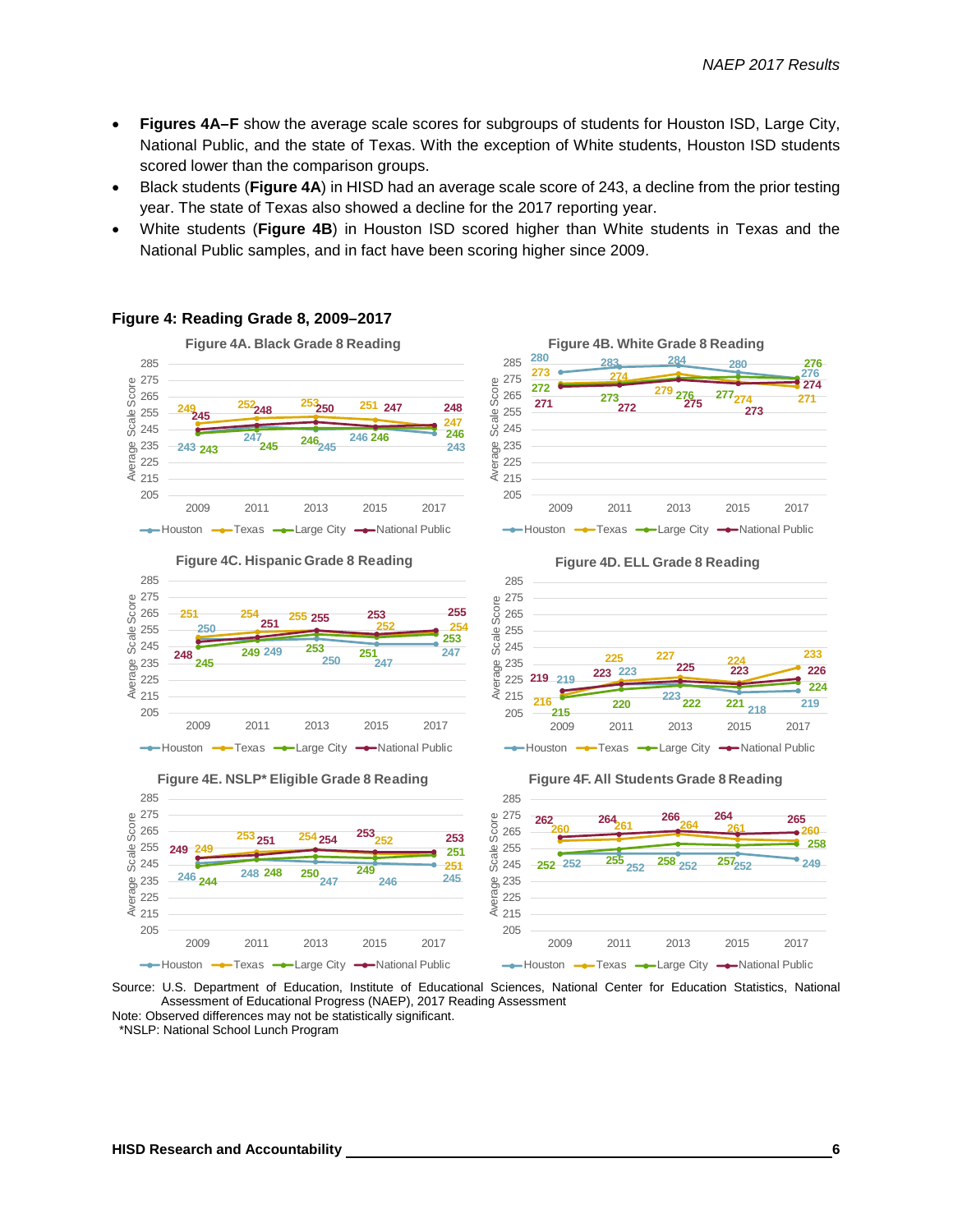- Hispanic students' results (**Figure 4C**, p. 6) had been declining since 2009, and for 2015 were at the lowest point overall and across time. Results from 2017 indicate a flattening and possible stabilization of scores for Hispanic students.
- Although results for ELL students (**Figure 4D**, p. 6) show a decline in recent years, Houston ISD's score of 219 for 2017 was slightly higher than the 2015 average scale score of 218.
- For All Students (**Figure 4F**, p. 6), the average scale score for HISD remained flat at 252 across eight years of reporting, but dropped in the 2017 reporting year to 249.

#### **Does Houston Look Like Other TUDAs?**

**Table 1** (p. 7) displays the demographic characteristics of all students selected to participate in the NAEP by jurisdiction.

| Table 1. Characteristics of Public School Students in NAEP by Jurisdiction: 2015 | <b>Target</b>     | <b>Sample</b> | %              | $\frac{9}{6}$   | $\frac{9}{6}$   | $\frac{9}{6}$ | $\frac{9}{6}$  | $\frac{9}{6}$           |
|----------------------------------------------------------------------------------|-------------------|---------------|----------------|-----------------|-----------------|---------------|----------------|-------------------------|
| <b>Jurisdiction</b>                                                              | <b>Population</b> | <b>Size</b>   | <b>White</b>   | <b>Black</b>    | <b>Hispanic</b> | <b>NSLP</b>   | <b>SPED</b>    | <b>ELL</b>              |
| <b>National Public</b>                                                           | 14,622,000        | 578,100       | 49             | 15              | 26              | 52            | 13             | $\overline{9}$          |
| Albuquerque                                                                      | 26,000            | 4,700         | 20             | $\overline{2}$  | 68              | 71            | 17             | 14                      |
| Atlanta                                                                          | 14,000            | 4,600         | 16             | 73              | 8               | 76            | 12             | $\overline{\mathbf{c}}$ |
| Austin                                                                           | 24.000            | 4.600         | 28             | 8               | 58              | 55            | 16             | 26                      |
| <b>Baltimore City</b>                                                            | 22,000            | 4,200         | 8              | 81              | 9               | 67            | 16             | $\vert 4 \vert$         |
| <b>Boston</b>                                                                    | 14,000            | 4,600         | 14             | 30 <sub>2</sub> | 45              | 72            | 18             | 27                      |
| Charlotte                                                                        | 46,000            | 4,700         | 29             | 38              | 25              | 42            | 10             | $\overline{7}$          |
| Chicago                                                                          | 104.000           | 6,900         | 12             | 37              | 46              | 82            | 14             | 12                      |
| Clark County (NV)                                                                | 98,000            | 7,100         | 19             | 14              | 59              | 71            | 14             | 18                      |
| Cleveland                                                                        | 12,000            | 3,600         | 14             | 68              | 14              | 99            | 19             | 9                       |
| <b>Dallas</b>                                                                    | 44,000            | 4,700         | $\overline{4}$ | 23              | 72              | 92            | 8              | 42                      |
| Denver                                                                           | 26,000            | 4,500         | 18             | 13              | 63              | 67            | 21             | 33                      |
| Detroit                                                                          | 12,000            | 3,700         | $\overline{2}$ | 79              | 17              | 76            | 12             | 16                      |
| D.C.                                                                             | 12,000            | 4,500         | 14             | 64              | 18              | 73            | 15             | 8                       |
| <b>Duval County</b>                                                              | 36,000            | 4,400         | 34             | 44              | 12              | 49            | 12             | 3                       |
| Fort Worth                                                                       | 26,000            | 5,000         | 11             | 22              | 72              | 79            | 21             | 32                      |
| Fresno                                                                           | 22,000            | 4,600         | 10             | 9               | 68              | 86            | $\overline{9}$ | 19                      |
| Guilford County (NC)                                                             | 22,000            | 4,700         | 34             | 39              | 31              | 47            | 10             | 5                       |
| Hillsborough County (FL)                                                         | 64,000            | 4,700         | 36             | 19              | 37              | 55            | 16             | 10                      |
| <b>Houston</b>                                                                   | 60,000            | 7,100         | $\overline{7}$ | 25              | 64              | 76            | $\overline{7}$ | 29                      |
| Jefferson County (KY)                                                            | 30,000            | 4,600         | 44             | 38              | 10              | 64            | 11             | 6                       |
| Los Angeles                                                                      | 156,000           | 7,000         | 11             | 9               | 73              | 62            | 11             | 20                      |
| Miami-Dade                                                                       | 104.000           | 7,100         | 8              | 20              | 71              | 73            | 10             | 13                      |
| Milwaukee                                                                        | 22,000            | 4,600         | 12             | 50              | 30              | 82            | 15             | 13                      |
| New York City                                                                    | 272,000           | 6,800         | 17             | 22              | 43              | 70            | 19             | 12                      |
| Philadelphia                                                                     | 38,000            | 4,500         | 13             | 53              | 20              | 71            | 14             | $\overline{9}$          |
| San Diego                                                                        | 30.000            | 4.600         | 23             | $\overline{7}$  | 46              | 64            | 11             | 22                      |
| Shelby County (TN)                                                               | 30,000            | 4,200         | 8              | 75              | 13              | 58            | 8              | 6                       |

- A total of 7,100 Houston ISD students were assessed.
- Of all jurisdictions, Houston ISD was in the top 20 percent for the highest percentage of Hispanic students (64%), and had the fourth highest percentage of ELL students (29%).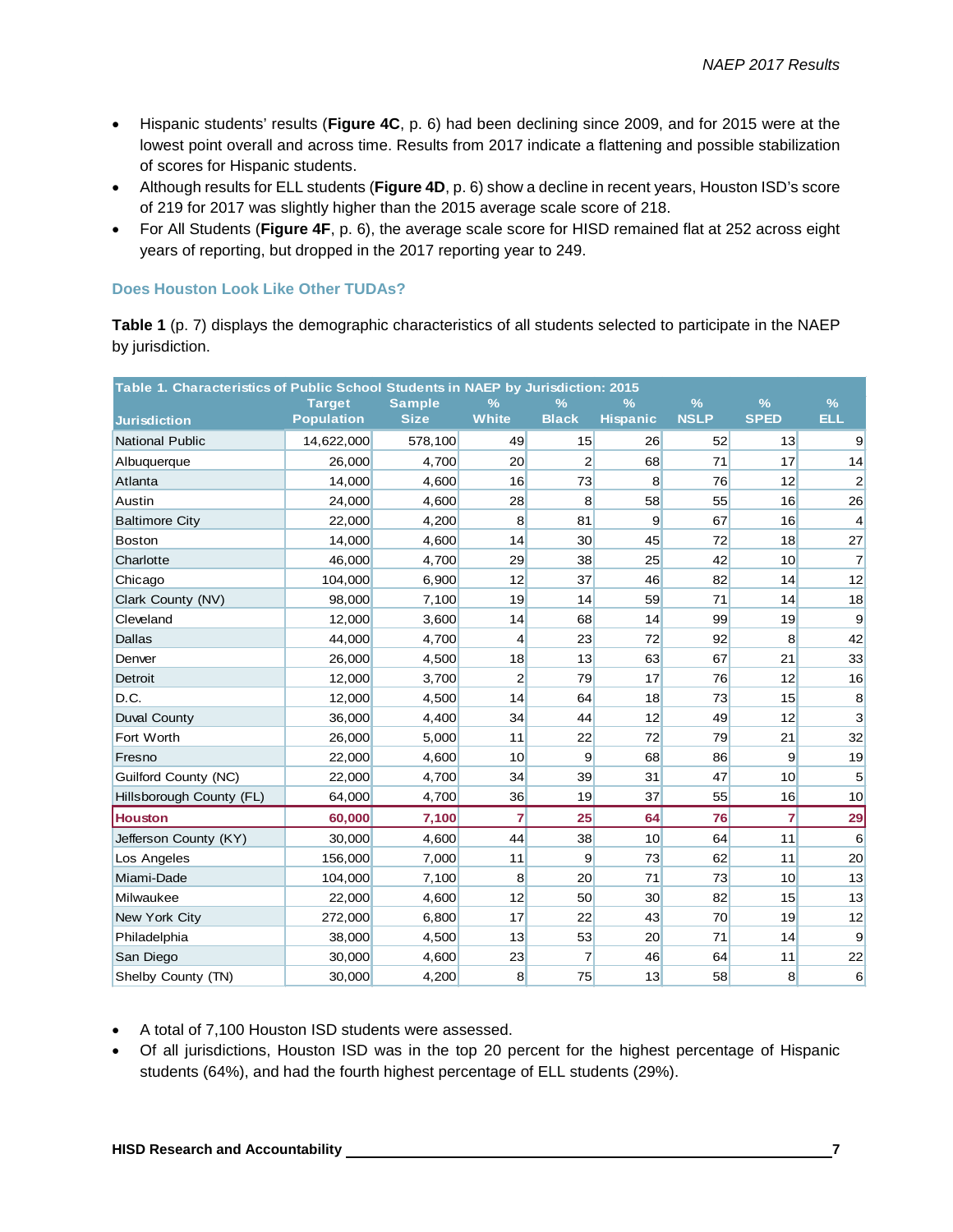• Houston ISD was in the top 25 percent for the highest percentage of students eligible for the National School Lunch program (economically disadvantaged).

#### **How Does Houston Compare To Other TUDA Districts in Performance?**

**Figure 5** (p. 9) shows the average scale score for all students in all TUDAs, as well as National Public, Large City, and Texas.

- For Math Grade 4 (**Figure 5A**, p. 9), Houston had the eighth highest scale score (235) out of twentyseven TUDAs. Houston had a higher scale score than Dallas, Fort Worth, and Large City, and was just below National Public.
- For Math Grade 8 (**Figure 5B**, p. 9), Houston ranked eleventh, with a scale score of 273. This average scale score was higher than Dallas and Fort Worth, but was below that of Large City, National Public, and the state of Texas.
- For Reading Grade 4 (**Figure 5C**, p. 9), Houston's scale score of 205 was better than eight other districts including Dallas.
- For Reading Grade 8 (**Figure 5D**, p. 9), Houston's scale score of 249 was better than ten other districts, including Dallas and Fort Worth.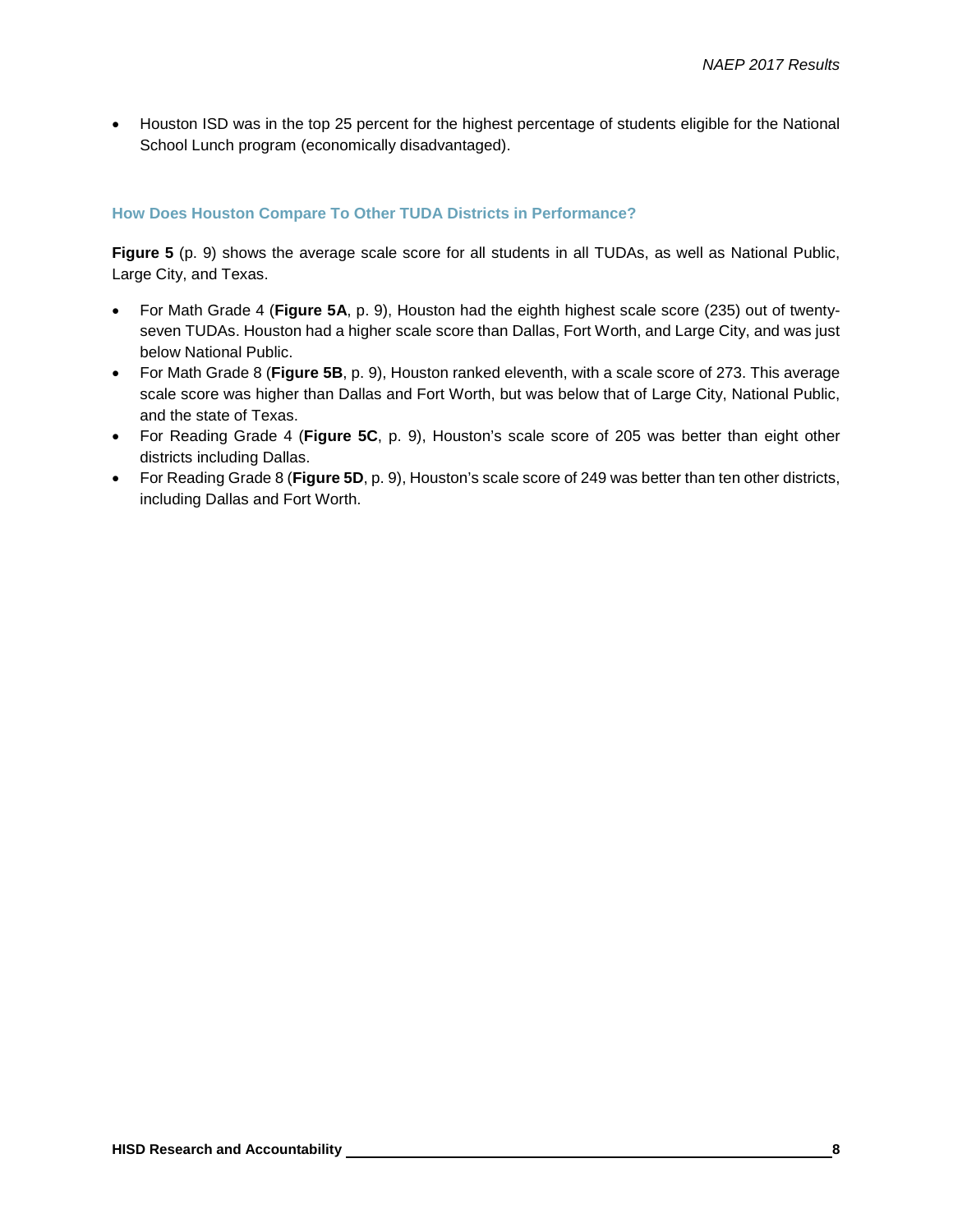

**Figure 5A. Math Grade 4 All Students**

**230 232 234 239 222222222222 243** Cleveland Philadelphia Baltimore Milwaukee Fresno Los Angeles Shelby County (TN) Denver New York City Albuquerque Clark County (NV) Fort Worth Atlanta District of Columbia (DCPS) Large City Chicago Boston Jefferson County (KY) Dallas Houston **Houston** San Diego National Public Guilford County (NC) Texas Austin Charlotte-Mecklenburg Hillsborough County (FL) Miami-Dade Duval County (FL)

**182** 195<sup>9</sup> **196 197**

**200 214 214 215 216 221 223 225** Detroit Milwaukee Baltimore Cleveland Shelby County (TN) **211** *222222222* **213 213 214 214 214 2158888888333** 2020020020020020020020020020020217 **217 22122222222222 221 222 222 225 226 227 229** Large City Atlanta Denver New York City Texas Austin Boston National Public Jefferson County (KY) Guilford County (NC) San Diego Charlotte-Mecklenburg Duval County (FL) Hillsborough County (FL) Miami-Dade **Figure 5C. Reading Grade 4 All Students**

> **207 207**

**229 229 230**

**230** 

**231 231** 

**232 233 233**

**235 237**

**240**

#### **197 201 203 203 205** anananananananananana 206 Baltimore Philadelphia Dallas Fresno Shelby County (TN) Houston **Houston** Fort Worth Albuquerque Los Angeles Chicago Clark County (NV) District of Columbia (DCPS)



**Figure 5B. Math Grade 8 All Students**



Detroit

Fresno

**246**



Source: U.S. Department of Education, Institute of Educational Sciences, National Center for Education Statistics, National Assessment of Educational Progress (NAEP), 2017 Mathematics Assessment and 2017 Reading Assessment Note: Observed differences may not be statistically significant.

Detroit **Detroit** Milwaukee Cleveland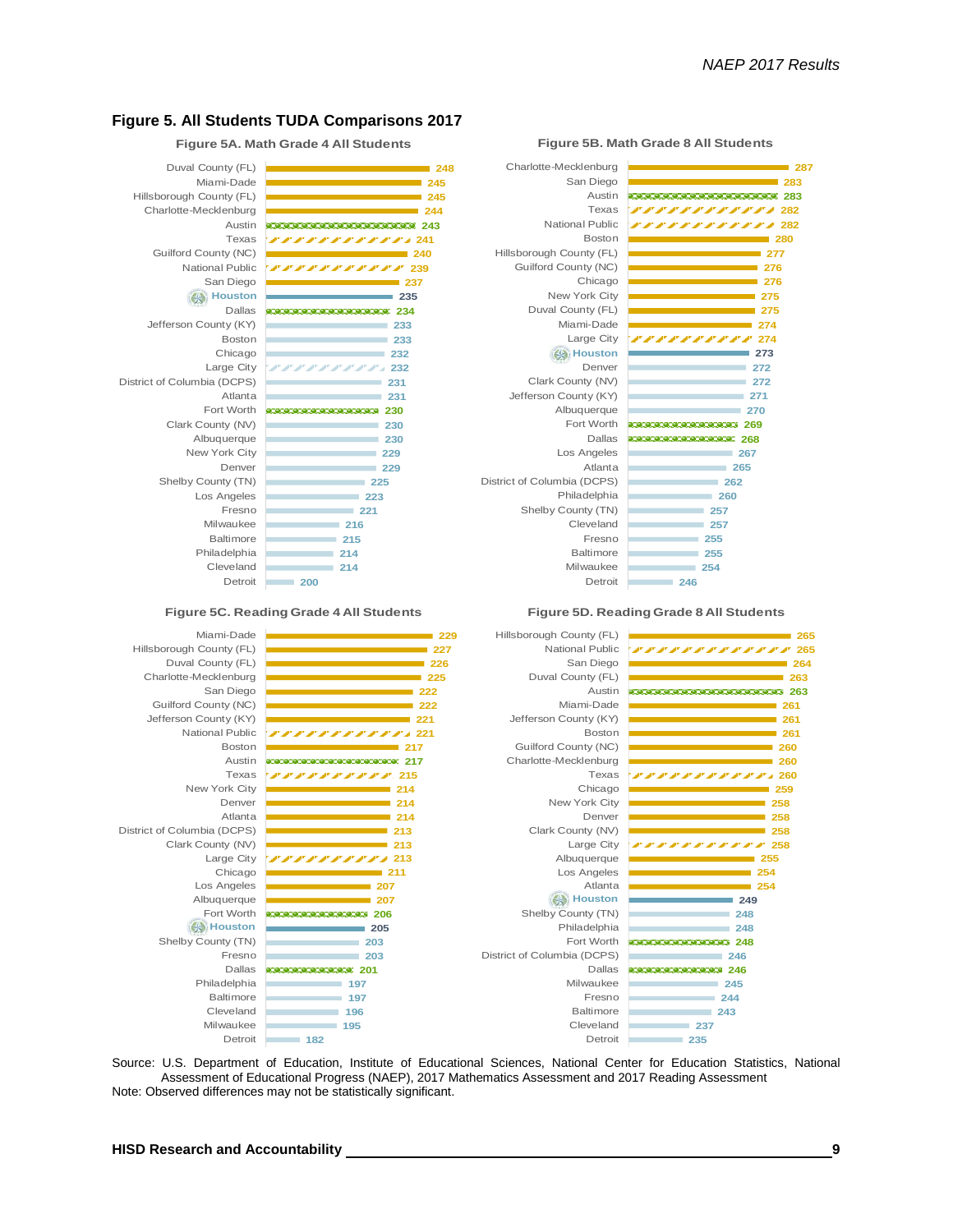

#### **Figure 6. Math Grade 4 TUDA Comparisons by Student Group**

Source: U.S. Department of Education, Institute of Educational Sciences, National Center for Education Statistics, National Assessment of Educational Progress (NAEP), 2017 Mathematics Assessment Note: Observed differences may not be statistically significant.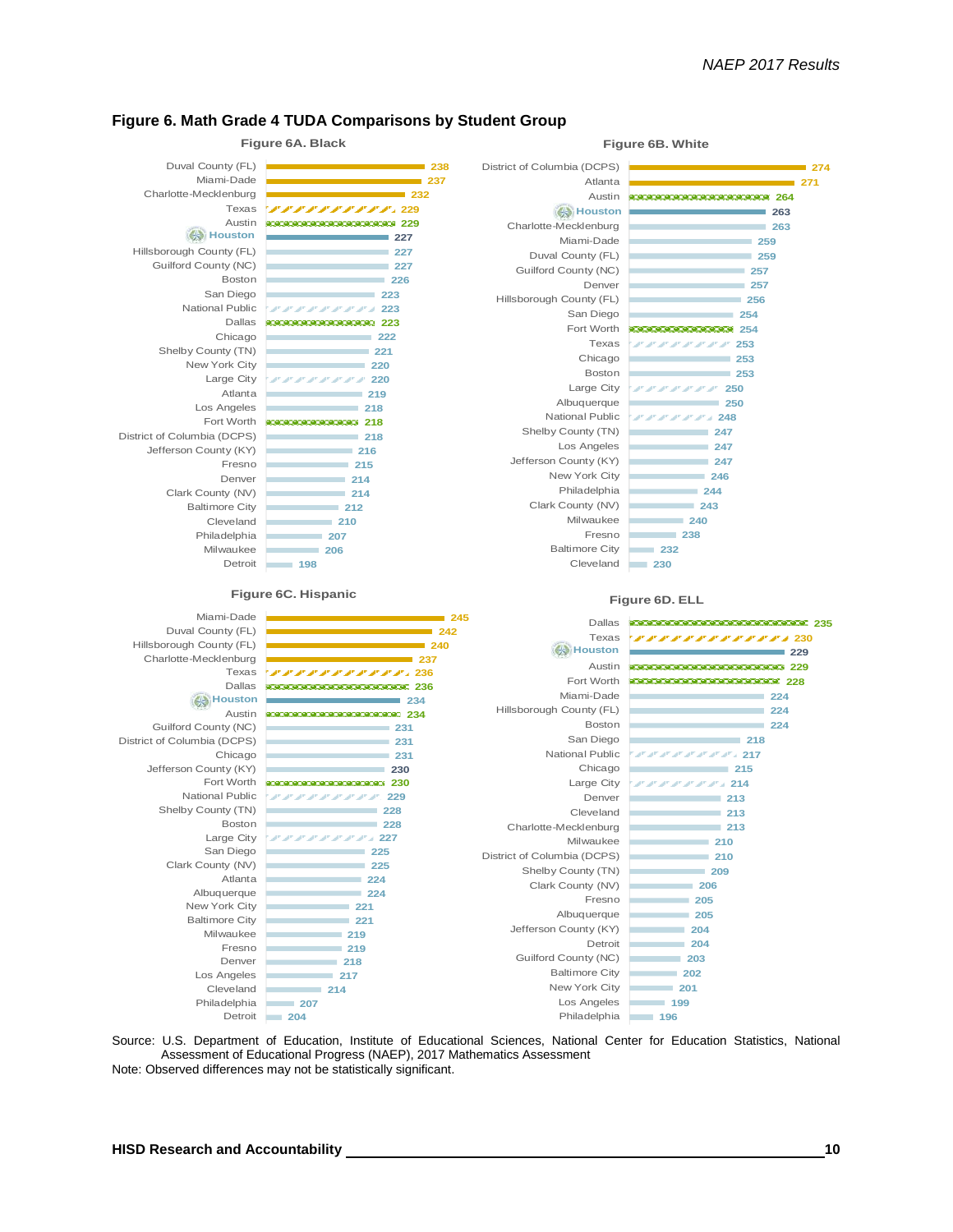#### **Figure 7. Math Grade 8 TUDA Comparisons by Student Group**



Source: U.S. Department of Education, Institute of Educational Sciences, National Center for Education Statistics, National Assessment of Educational Progress (NAEP), 2017 Mathematics Assessment Note: Observed differences may not be statistically significant.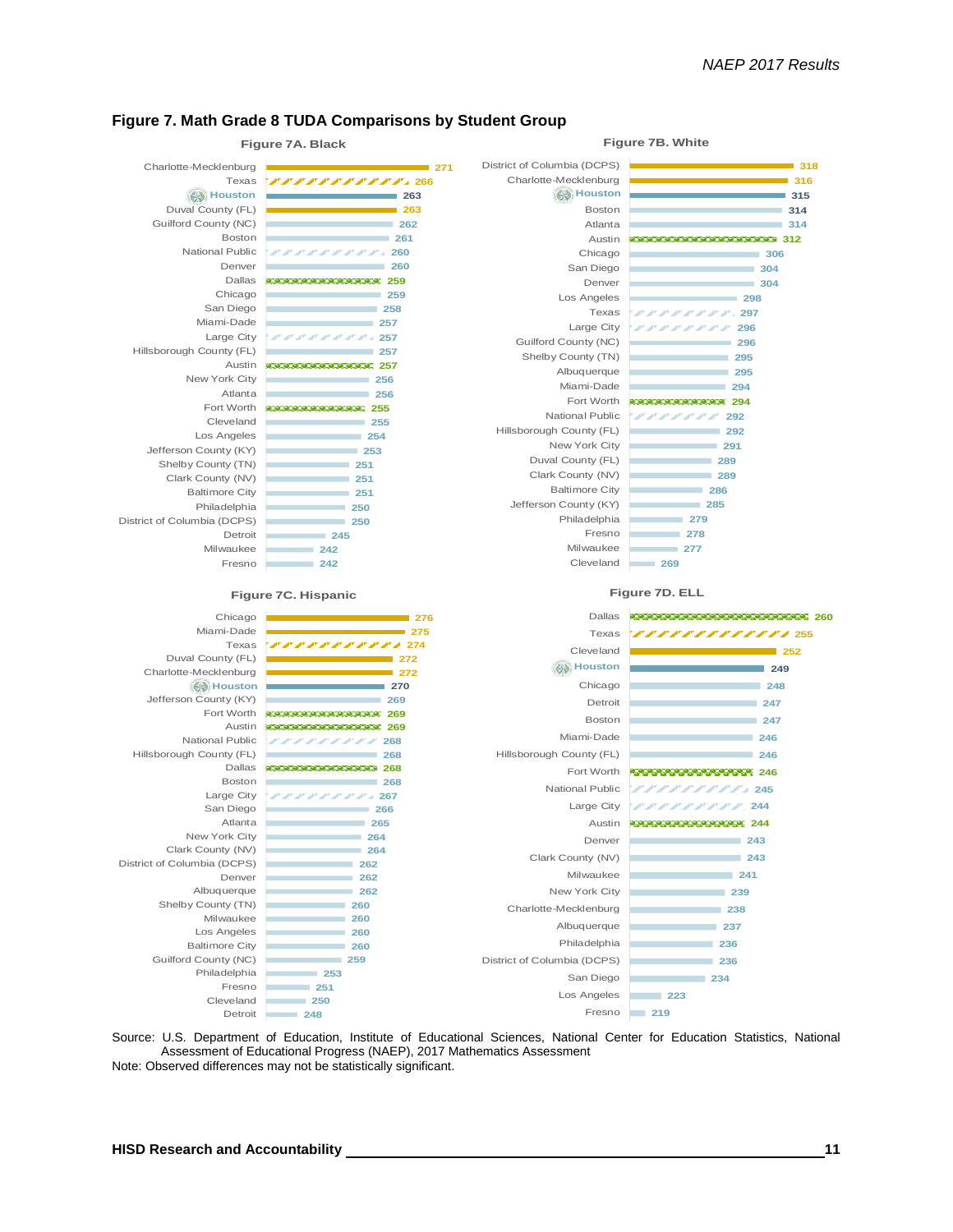Overall, fourth grade math students in Houston ISD scored above most other TUDAs, but when separated by student group, Houston ISD results appear even stronger. **Figure 6** (p. 10) shows the average scale score for Math Grade 4 for Black, White, Hispanic, and ELL students in all TUDAs, as well as National Public, Large City, and Texas.

- Black students (**Figure 6A**, p. 10) in Houston ISD had the fifth highest average scale score, and White students (**Figure 6B**, p. 10) ranked fourth among all TUDAs.
- Hispanic students (**Figure 6C**, p. 10) in Houston ranked sixth among the TUDAs, while ELL students (**Figure 6D**, p. 10) in Houston had the second highest score among TUDAs, just under Dallas and tied with Austin.

Overall, eighth grade math students in Houston ISD scored higher than most other TUDAs, and when separated by student group, Houston ISD had even higher results. **Figure 7** (p. 11) shows the average scale score for Math Grade 8 for Black, White, Hispanic, and ELL students in all TUDAs, as well as National Public, Large City, and Texas.

- Black students (**Figure 7A**, p. 11) in Houston ISD had the second-highest average scale score, and White students (**Figure 7B**, p. 11) ranked third among all TUDAs.
- Hispanic students (**Figure 7C**, p. 11) in Houston ranked fifth among the TUDAs, and ELL students (**Figure 7D**, p. 11) in Houston ranked third.

Fourth grade Reading average scale score for Houston ISD for all students (Figure 5C, p. 9) was lower than most TUDAs. However, when examined by student group, the scores show some positive trends. **Figure 8** (p. 13) shows the average scale scores for Reading Grade 4 for Black, White, Hispanic, and ELL students in all TUDAs, as well as National Public, Large City, and Texas.

- Black students (**Figure 8A**, p. 13) in Houston did better than eight other TUDAs including Dallas and Fort Worth, and Hispanic students (**Figure 8C**, p. 13) did better than eleven other TUDAs including Dallas.
- ELL students (**Figure 8D**, p. 13) in Houston ISD had the seventh highest score.
- White students (**Figure 8B**, p. 13) in Houston ISD ranked seventh among TUDAs, with an average scale score of 242.

A similar pattern occurred with eighth grade Reading average scale scores. The average scale score for all students in Houston ISD (Figure 5D, p. 9) was lower than most TUDAs, and average scale scores for most student groups were also below most TUDAs. **Figure 9** (p. 14) shows the average scale scores for Reading Grade 8 for Black, White, Hispanic, and ELL students in all TUDAs, as well as National Public, Large City, and Texas.

- Black students (**Figure 9A**, p. 14) in Houston ISD performed better than eleven other TUDAS including Austin, Dallas, and Fort Worth.
- White students (**Figure 9B**, p. 14), with an average scale score of 276, ranked tenth along with Los Angeles and Albuquerque.
- Hispanic students (**Figure 9C**, p. 14) in Houston ISD ranked higher than six other districts and tied with Dallas. ELL students (**Figure 9D**, p. 14) ranked higher than seven districts, but lower than ten, and tied with Milwaukee.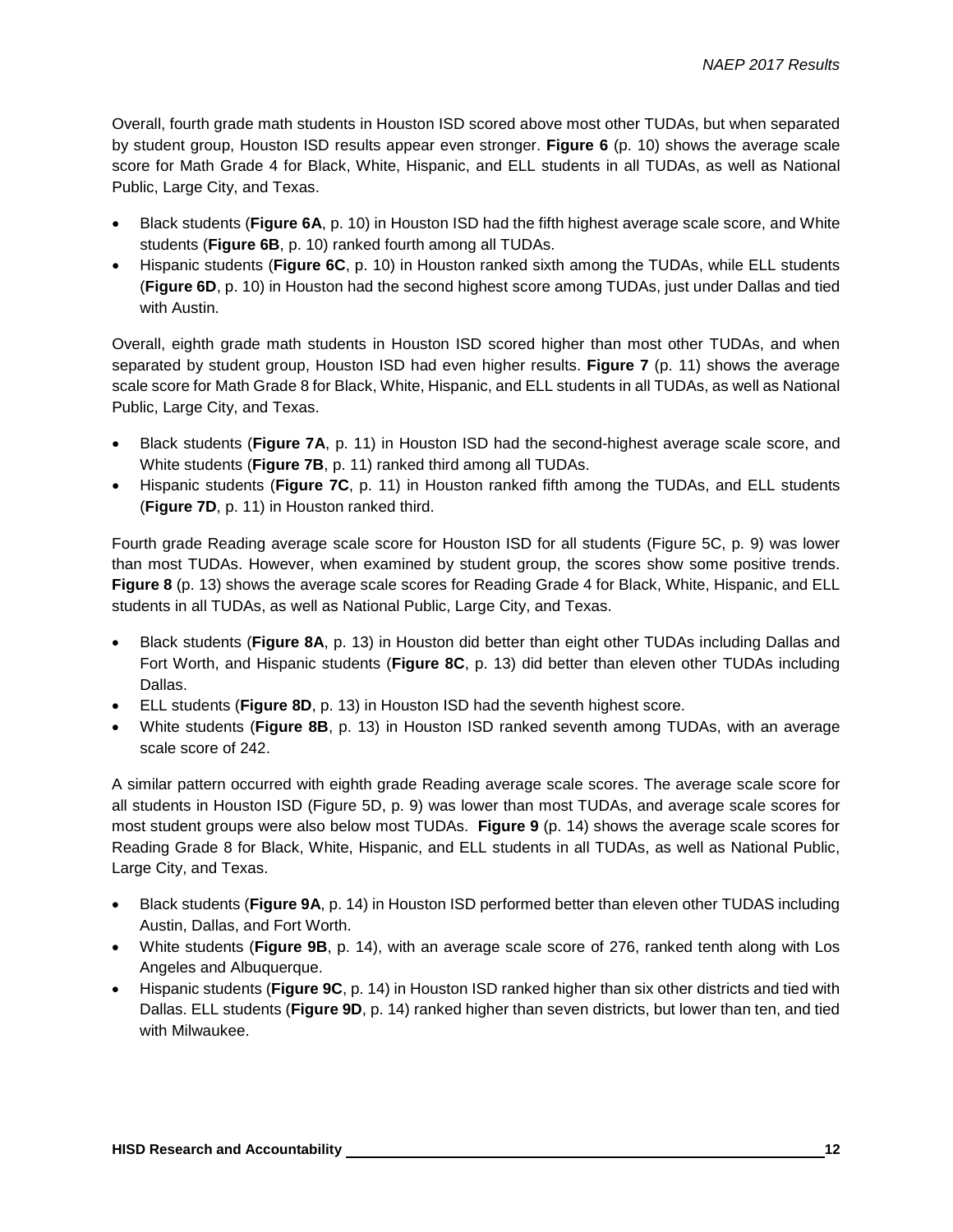**Figure 8B. White**



#### **Figure 8. Reading Grade 4 TUDA Comparisons by Student Group**

Source: U.S. Department of Education, Institute of Educational Sciences, National Center for Education Statistics, National Assessment of Educational Progress (NAEP), 2017 Reading Assessment Note: Observed differences may not be statistically significant.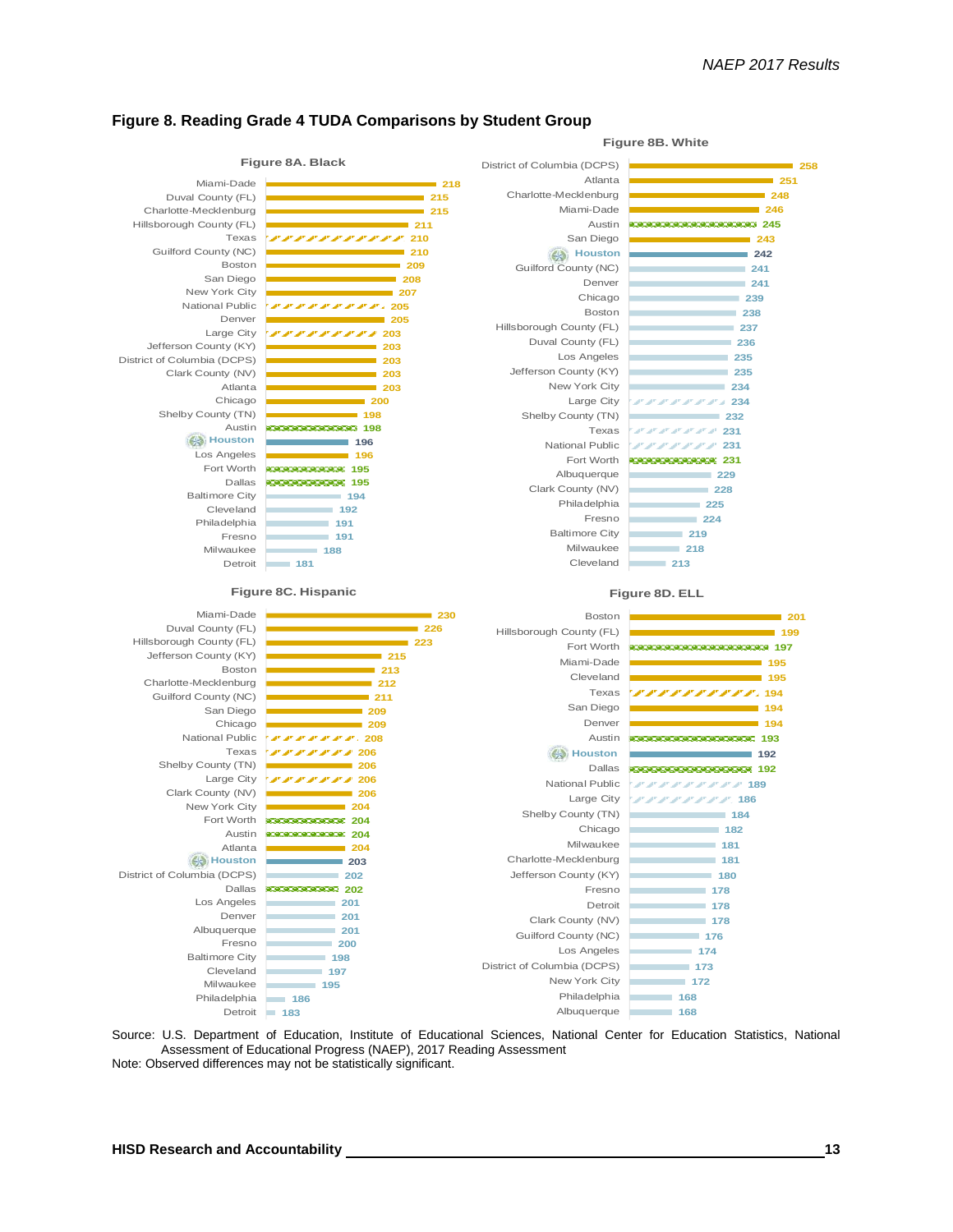

#### **Figure 9. Reading Grade 8 TUDA Comparisons by Student Group**

Source: U.S. Department of Education, Institute of Educational Sciences, National Center for Education Statistics, National Assessment of Educational Progress (NAEP), 2017 Reading Assessment Note: Observed differences may not be statistically significant.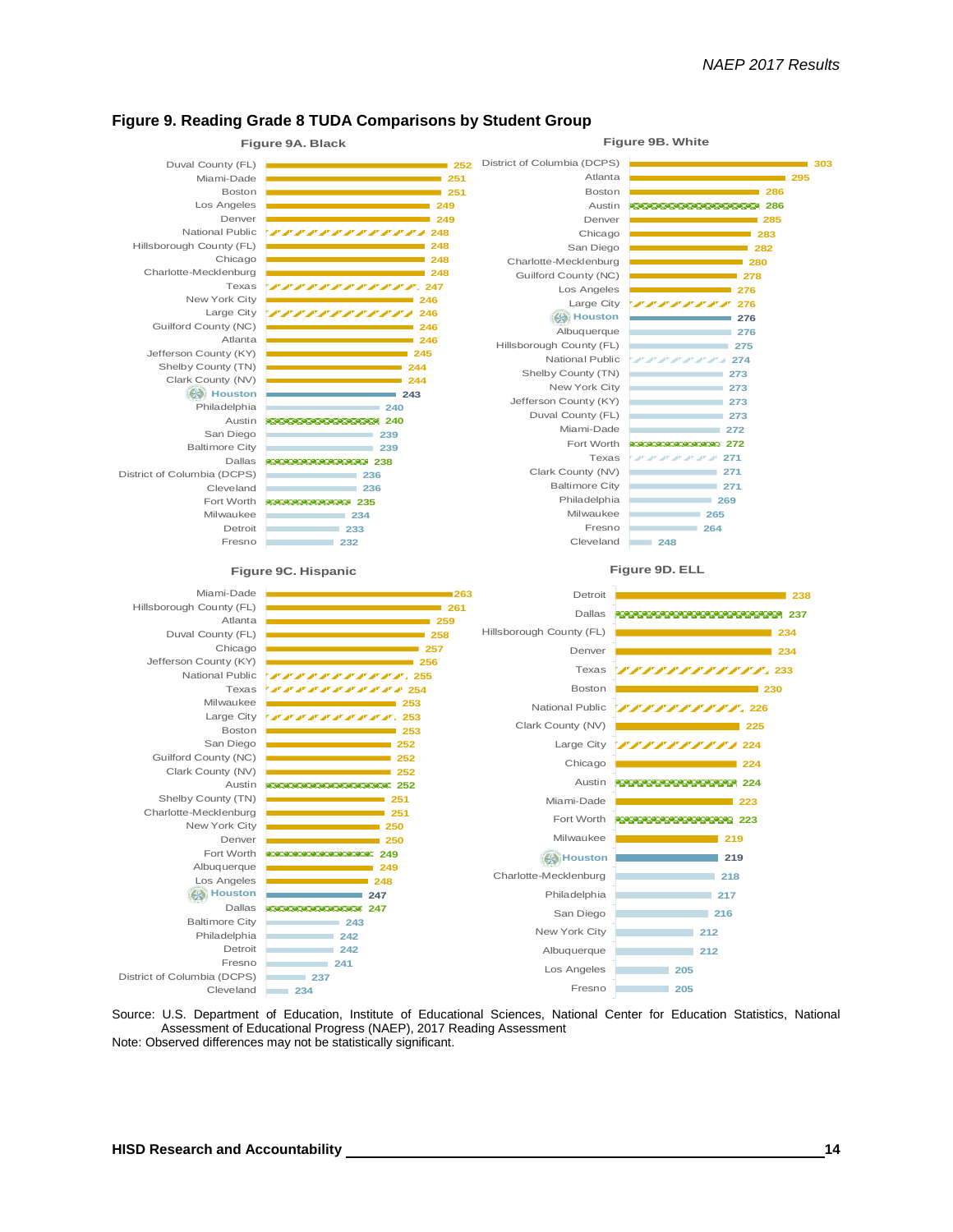**Figure 10** (p. 15) shows the average scale scores for Math and Reading for Grades 4 and 8 for students eligible for the National School Lunch Program (NSLP) in all TUDAs, as well as National Public, Large City, and Texas.

- Fourth grade Math students (**Figure 10A**, p. 15) ranked sixth among all TUDAs. Houston ISD students had an average scale score of 230, which was the same as Austin and higher than National Public, Large City, and Fort Worth.
- Eighth grade Math students (**Figure 10B**, p. 15) had the second highest average scale score of 269, which was just below the Texas and Boston average scale score of 271.
- Fourth grade Reading students (**Figure 10C**, p. 15) in Houston ISD had an average scale score of 199, as did students in Austin and Fresno. This was just below Dallas ISD (average scale score of 200) and Fort Worth (average scale score of 201).
- Eight grade Reading students (**Figure 10D**, p. 15) were in the lower half of the distribution, scoring higher than nine other TUDAs with an average scale score of 245. Fort Worth, Dallas, and Atlanta also had an average scale score of 245, and Austin had an average scale score of 244.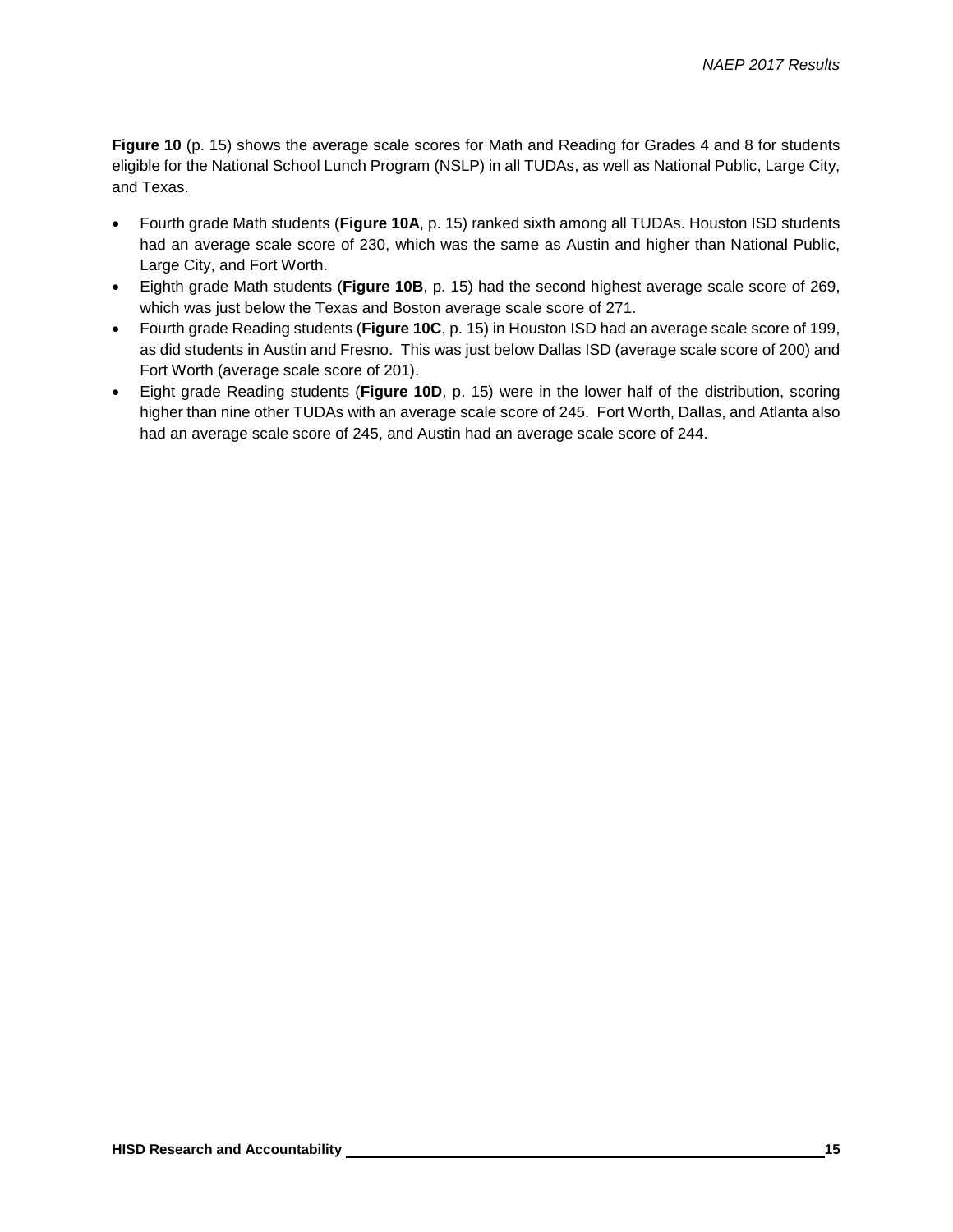**271**

#### **Figure 10. TUDA Comparisons by Eligibility for National School Lunch Program (NSLP)**

#### **247 248 251 251 251 254 255 257 258 258 260 260 261 262 262 262 264 265 265 266 267 287888888267 268 269 269 269 269 271** District of Columbia (DCPS) Shelby County (TN) Baltimore City Fresno Milwaukee Atlanta Philadelphia Cleveland Albuquerque Jefferson County (KY) Guilford County (NC) Los Angeles Austin Clark County (NV) Denver Hillsborough County (FL) Duval County (FL) Fort Worth Large City Dallas Miami-Dade National Public New York City Charlotte-Mecklenburg Chicago San Diego Houston **Houston** Boston Texas **Figure 10B. Math Grade 8 (NSLP)**

Detroit

**244**

**Figure 10D. Reading Grade 8 (NSLP)**

#### **Figure 10A. Math Grade 4 (NSLP)**

**225 227228282828282828282828 227 228 230 232 234**<br>234 Detroit Philadelphia Baltimore City Cleveland Milwaukee Denver Los Angeles Atlanta District of Columbia (DCPS) Fresno Shelby County (TN) Albuquerque Jefferson County (KY) Clark County (NV) Large City New York City Chicago Fort Worth San Diego National Public Boston Guilford County (NC) Austin Houston **Houston** Charlotte-Mecklenburg Texas Dallas Hillsborough County (FL) Duval County (FL) Miami-Dade

#### **Figure 10C. Reading Grade 4 (NSLP)**

**225 227**

**227**

**229 229** 

**230** 

**232**

**236 238 241**



Source: U.S. Department of Education, Institute of Educational Sciences, National Center for Education Statistics, National Assessment of Educational Progress (NAEP), 2017 Mathematics and Reading Assessments Note: Observed differences may not be statistically significant.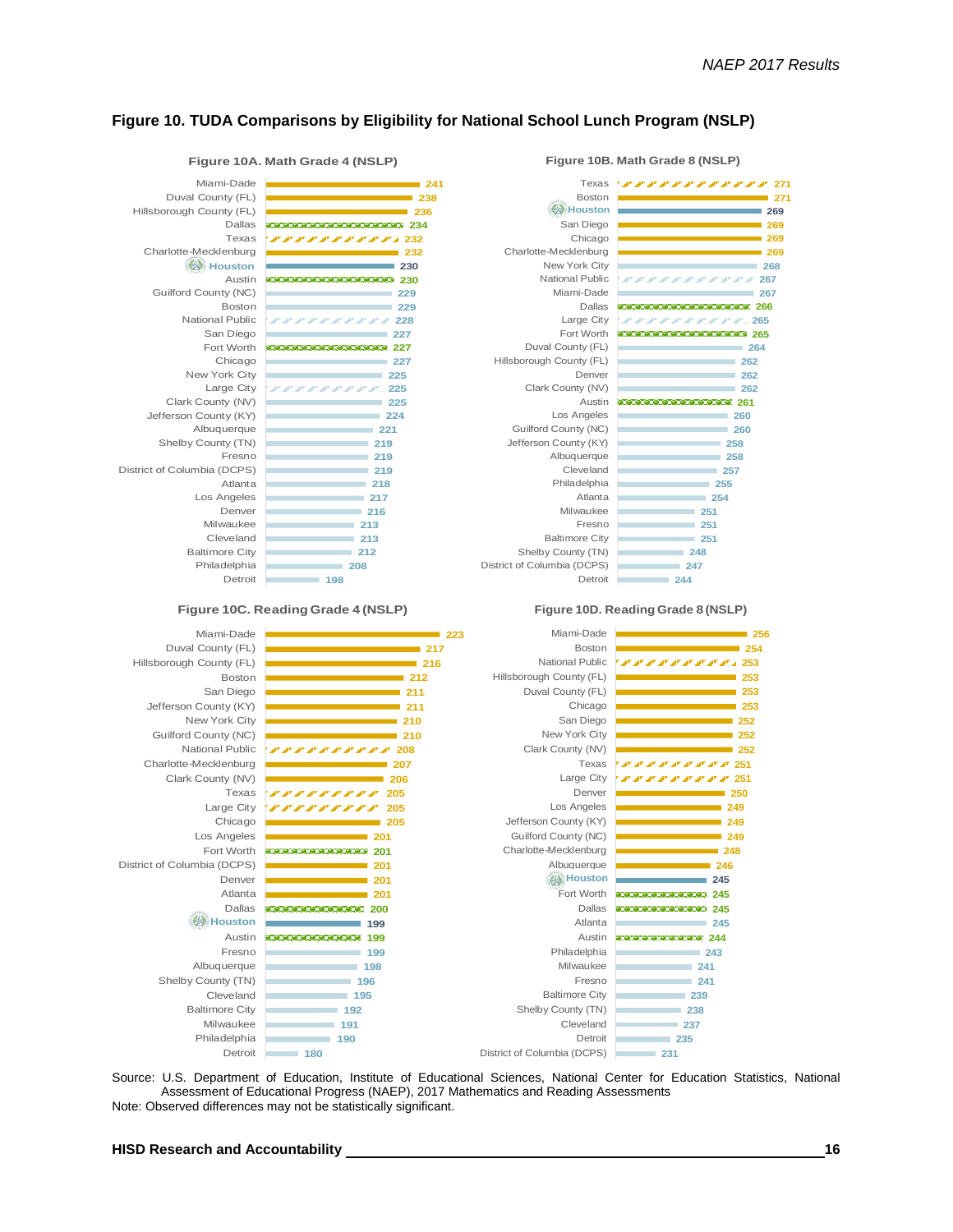**Table 2** displays the 87 campuses where NAEP assessments for grade 4 were administered. Houston ISD has a total of 179 campuses with students in grade 4. A total of 48.6% of Houston ISD campuses with grade 4 students were assessed on the 4th grade NAEP.

| Table 2. NAEP Grade 4 Participating Campuses 2017 |                           |     |                           |  |               |                    |  |  |
|---------------------------------------------------|---------------------------|-----|---------------------------|--|---------------|--------------------|--|--|
| <b>School</b>                                     |                           |     | <b>School</b>             |  |               | <b>School</b>      |  |  |
|                                                   | <b>Number School Name</b> |     | <b>Number School Name</b> |  | <b>Number</b> | <b>School Name</b> |  |  |
| 102                                               | <b>Alcott ES</b>          | 283 | Garcia ES                 |  | 214           | Park Place ES      |  |  |
| 104                                               | Almeda ES                 | 157 | Garden Oaks Montessori    |  | 215           | Parker ES          |  |  |
| 274                                               | <b>Askew ES</b>           | 158 | Garden Villas ES          |  | 216           | Patterson ES       |  |  |
| 106                                               | <b>Atherton ES</b>        | 159 | Golfcrest ES              |  | 217           | Peck ES            |  |  |
| 107                                               | <b>Barrick ES</b>         | 262 | Grissom ES                |  | 265           | Petersen ES        |  |  |
| 234                                               | <b>BCM Biotech</b>        | 167 | Harris, RP ES             |  | 218           | Pilgrim ES         |  |  |
|                                                   | Academy at Rusk           | 171 | Henderson, JP ES          |  | 219           | Piney Point ES     |  |  |
| 151                                               | <b>Bell ES</b>            | 172 | Henderson, NQ ES          |  | 221           | Poe ES             |  |  |
| 295                                               | <b>Benavidez ES</b>       | 395 | Hines-Caldwell ES         |  | 222           | Port Houston ES    |  |  |
| 268                                               | <b>Benbrook ES</b>        | 178 | Horn ES                   |  | 224           | <b>Red ES</b>      |  |  |
| 110                                               | <b>Blackshear ES</b>      | 180 | <b>Isaacs ES</b>          |  | 080           | Rice School PK-8   |  |  |
| 111                                               | <b>Bonham ES</b>          | 187 | Kelso ES                  |  | 229           | <b>Roberts ES</b>  |  |  |
| 112                                               | <b>Bonner ES</b>          | 389 | Ketelsen ES               |  | 186           | Robinson ES        |  |  |
| 114                                               | <b>Braeburn ES</b>        | 189 | Kolter ES                 |  | 372           | Rodriguez ES       |  |  |
| 116                                               | <b>Briargrove ES</b>      | 263 | Law ES                    |  | 231           | Roosevelt ES       |  |  |
| 119                                               | <b>Brookline ES</b>       | 194 | Lewis ES                  |  | 232           | Ross ES            |  |  |
| 122                                               | <b>Burbank ES</b>         | 340 | Las Americas              |  | 281           | Sanchez ES         |  |  |
| 124                                               | <b>Burnet ES</b>          | 195 | Lockhart ES               |  | 237           | Scarborough ES     |  |  |
| 123                                               | <b>Codwell ES</b>         | 197 | Looscan ES                |  | 276           | Shadowbriar ES     |  |  |
| 130                                               | Condit ES                 | 198 | Love ES                   |  | 479           | Shadydale ES       |  |  |
| 132                                               | Coop ES                   | 128 | Lyons ES                  |  | 240           | Sherman ES         |  |  |
| 135                                               | <b>Crockett ES</b>        | 480 | <b>Marshall ES</b>        |  | 241           | <b>Sinclair ES</b> |  |  |
| 136                                               | Cunningham ES             | 179 | McGowen ES                |  | 245           | Stevens ES         |  |  |
| 297                                               | Davila ES                 | 299 | Milne ES                  |  | 251           | <b>Twain ES</b>    |  |  |
| 383                                               | DeAnda ES                 | 264 | <b>Mitchell ES</b>        |  | 285           | Valley West ES     |  |  |
| 475                                               | Elmore ES                 | 207 | Montgomery ES             |  | 252           | Wainwright ES      |  |  |
| 364                                               | <b>Energized ES</b>       | 394 | Neff ES                   |  | 255           | West University ES |  |  |
| 271                                               | <b>Foerster ES</b>        | 211 | Oak Forest ES             |  | 257           | <b>Whidby ES</b>   |  |  |
| 154                                               | <b>Foster ES</b>          | 212 | Oates ES                  |  | 260           | Windsor Village ES |  |  |
|                                                   |                           | 213 | Osborne ES                |  |               |                    |  |  |